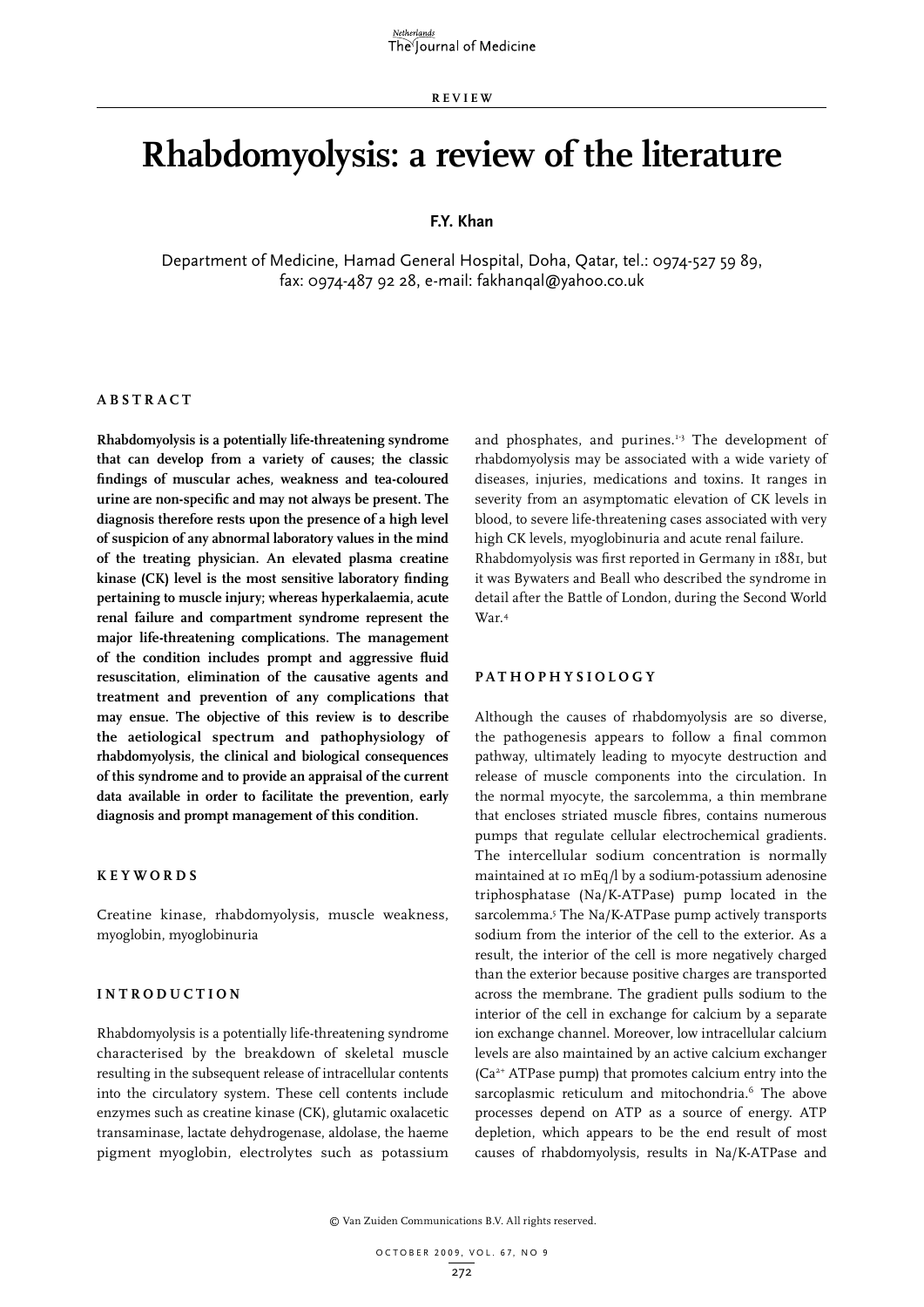Ca2+ ATPase pump dysfunction, the end result of which is an increased cellular permeability to sodium ions due to either plasma membrane disruption or reduced cellular energy (ATP) production.7 Accumulation of sodium in the cytoplasm leads to an increase in intracellular calcium concentration (which is normally very low relative to the extracellular concentration). This excess calcium then increases the activity of intracellular proteolytic enzymes that degrade the muscle cell. As the myocyte degenerates, large quantities of potassium, aldolase, phosphate, myoglobin, CK, lactate dehydrogenase, aspartate transaminase and urate leak into the circulation.5,7,8 Under physiological conditions, the plasma concentration of myoglobin is very low (0 to 0.003 mg per dl). If more than 100 g of skeletal muscle is damaged, the circulating myoglobin levels exceed the protein-binding capacity of the plasma and can precipitate in the glomerular filtrate. Excess myoglobin may thus cause renal tubular obstruction, direct nephrotoxicity, and acute renal failure.9-11 *Figure 1* describes the mechanisms of rhabdomyolysis.

# **Causes**

The aetiological spectrum of rhabdomyolysis is extensive; in many cases, multiple muscle insults are usually needed to produce rhabdomyolysis unless an underlying myopathy is present.<sup>12</sup> The most common causes of rhabdomyolysis in adults are illicit drugs, alcohol abuse, medical drugs, muscle diseases, trauma, neuroleptic malignant syndrome (NMS), seizures and immobility.<sup>12</sup> Whereas in paediatric patients, the most common causes are viral myositis, trauma, connective tissue disorders, exercise, and drug overdose.<sup>11</sup> *Table 1* summarises the causes of rhabdomyolysis.

# **Drugs and toxins**

Rhabdomyolysis may result from substance abuse, toxins, prescription and nonprescription medications. Substances that are commonly abused include ethanol, methanol and ethylene glycol,<sup>13,14</sup> heroin,<sup>15</sup> methadone,<sup>16</sup> barbiturates,<sup>17</sup> cocaine,<sup>18</sup> caffeine,<sup>19</sup> amphetamine,<sup>20</sup> lysergic acid diethylamide,<sup>21</sup> 3,4-methylenedioxymethamphetamine

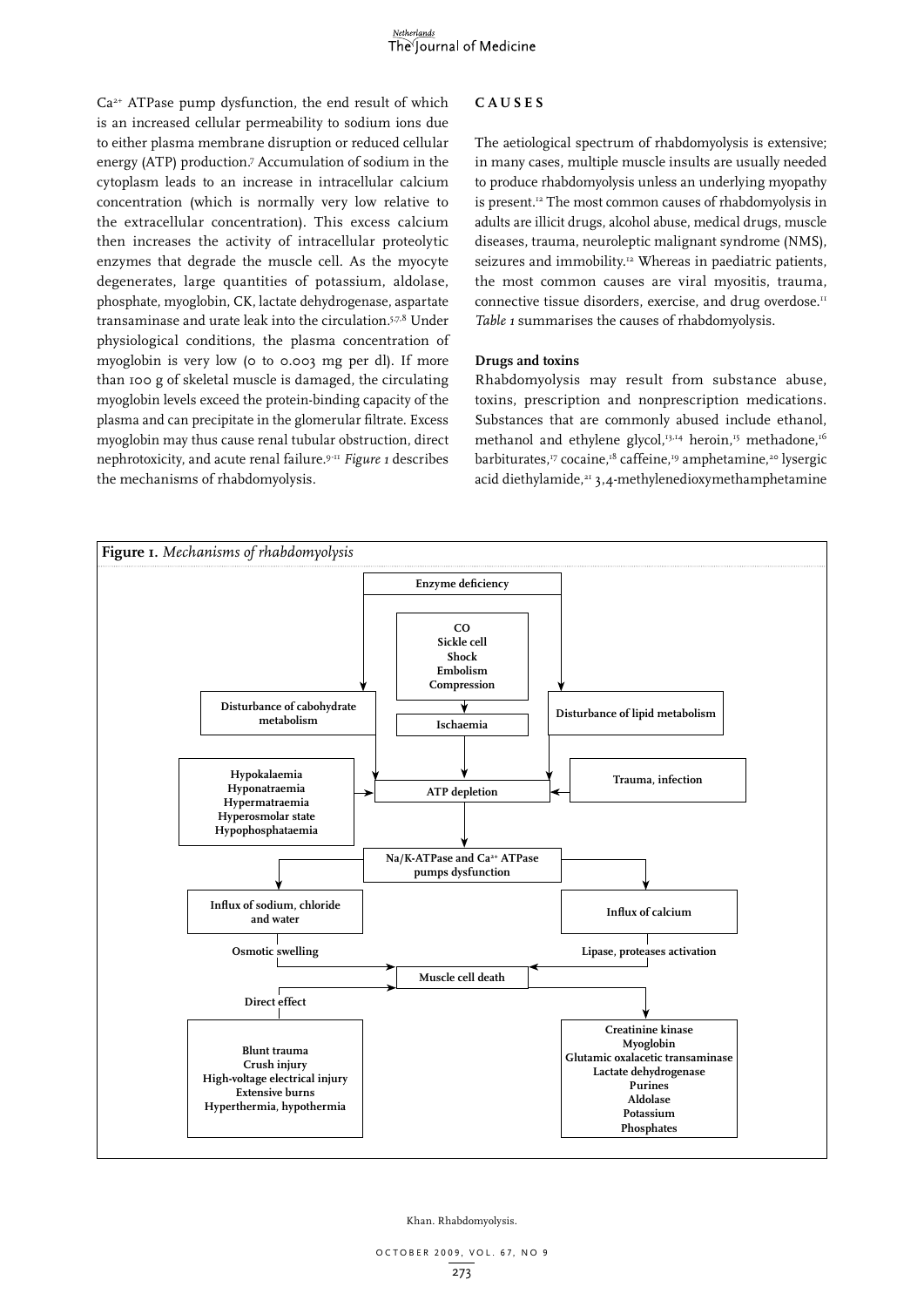#### <u>Netherlands</u> The Journal of Medicine

| Table I. Causes of rhabdomyolysis       |
|-----------------------------------------|
| Drugs and toxins                        |
| Trauma                                  |
| Excessive muscular activity             |
| Temperature extremes                    |
| Muscle ischaemia                        |
| Prolonged immobilisation                |
| Infection                               |
| Electrolyte and endocrine abnormalities |
| Genetic disorders                       |
| Connective tissue disorders             |
| Unknown                                 |

(MDMA, ecstasy),<sup>22</sup> phencyclidine,<sup>23</sup> benzodiazepines,<sup>24</sup> and toluene (from glue sniffing).<sup>25</sup>

Alcohol can induce rhabdomyolysis through a combination of mechanisms including immobilisation, direct myotoxicity and electrolyte abnormalities (hypokalaemia and hypophosphataemia).9 Moreover cocaine-induced rhabdomyolysis may occur through multiple mechanisms: vasospasm with muscular ischaemia, seizures, hyperpyrexia, coma with muscle compression, and direct myofibrillar damage.17

Excessive use of barbiturates, benzodiazepines, and other sedative and hypnotics can cause depression of the central nervous system with prolonged immobilisation and muscle compression, resulting in muscle hypoxia and destruction.26 Other causes of toxin-induced rhabdomyolysis include carbon monoxide (CO), $27$  hemlock herbs from quail, $9$  snake bites,<sup>28</sup> spider venom (e.g., black widow spider),<sup>29</sup> and massive honey bee envenomations.<sup>30</sup> CO combines with haemoglobin to form carboxyhaemoglobin in the blood and prevents the binding of oxygen, so causing muscle hypoxia and rhabdomyolysis.

Rhabdomyolysis may also result from both prescribed and over-the-counter medications including<sup>31</sup> salicylates,<sup>32</sup>, fibric acid derivatives (e.g., bezafibrate, clofibrate, fenofibrate, gemfibrozil),33-36 neuroleptics,37 anaesthetic and paralytic agents (the malignant hyperthermia syndrome),<sup>38</sup> quinine,39 corticosteroids,40 statins (e.g., atorvastatin, fluvastatin, lovastatin, pravastatin, rosuvastatin, simvastatin, cerivastatin),41-46 theophylline,47 cyclic antidepressants, selective serotonin reuptake inhibitors (the serotonin syndrome),<sup>48</sup> aminocaproic acid,<sup>49</sup> phenylpropanolamine,<sup>50</sup> and propofol.<sup>51</sup>

Statin-induced rhabdomyolysis may result from a variety of mechanisms. Firstly an unstable skeletal muscle cell membrane due to a blockage in the synthetic pathway for cholesterol, which results subsequently in a low intra-membranous cholesterol content. Secondly, the presence of abnormal prenylated protein causes an imbalance in intracellular protein messenger. Thirdly, abnormal mitochondrial respiratory function occurs which is caused by coenzyme Q10 deficiency.44

# **Trauma**

Rhabdomyolysis may also occur after traumatic events, including significant blunt trauma (caused by physical assault or sudden automobile deceleration) or crush injuries,52 high-voltage electrical injury (from lightning strikes or electrocution by high-voltage power supplies),<sup>53</sup> and extensive third-degree burns.<sup>1</sup>

Crush injuries are associated with severe trauma and most commonly occur with multiple casualty disasters, such as bombings, earthquakes, building collapse, mine accidents, and train accidents.54-57 Rhabdomyolysis is actually noted to occur only once the acute compression of the muscle is relieved during which the necrotic muscle is released into the circulation: for example, once the victims of collapsed buildings are excavated or the people crushed during car accidents are released. In high-voltage electrical injury and extensive third-degree burns, rhabdomyolysis occurs through the direct myofibrillar damage that results as a consequence of the electrical insult.

# **Excessive muscular activity**

Other significant causes of rhabdomyolysis include excessive muscular activity,<sup>58-61</sup> such as sporadic strenuous exercise (e.g., marathons), status epilepticus, status asthmaticus, severe dystonia, acute psychosis, and military recruits in boot camp. The more strenuous or prolonged the exercise, the more damage is incurred. Excessive muscular activity results in a state in which ATP production cannot keep up with the demand, subsequently exhausting cellular energy supplies leading to a disruption of muscle cell membranes. Factors that increase the risk of exertional rhabdomyolysis are hypokalaemia (often resulting from excessive sweating), and sickle-cell trait (especially in combination with high altitude), extreme heat and humidity, exercise-induced asthma, or pre-exertion fatigue.<sup>62</sup> Noteworthy, rhabdomyolysis cases associated with low-intensity exercise have also been reported.<sup>63</sup> In these cases the mechanism remains unknown.

# **Temperature extremes**

Excess heat, regardless of its cause, may result in muscle damage. The term *thermal maximum* was developed to measure the magnitude and duration of heat that cells can endure before becoming damaged. Human *thermal maximum* has been established as a core body temperature of approximately  $42 °C$  (107.6 °F) for between 45 minutes and eight hours.64 Cellular destruction occurs more quickly and completely at higher temperatures. Causes of excess heat include heat stroke,<sup>65</sup> neuroleptic malignant syndrome<sup>66</sup> and malignant hyperthermia syndrome.67 Although rare, exposure to cold with or without hypothermia can lead to rhabdomyolysis,<sup>12,68,69</sup> due to direct muscle injury.70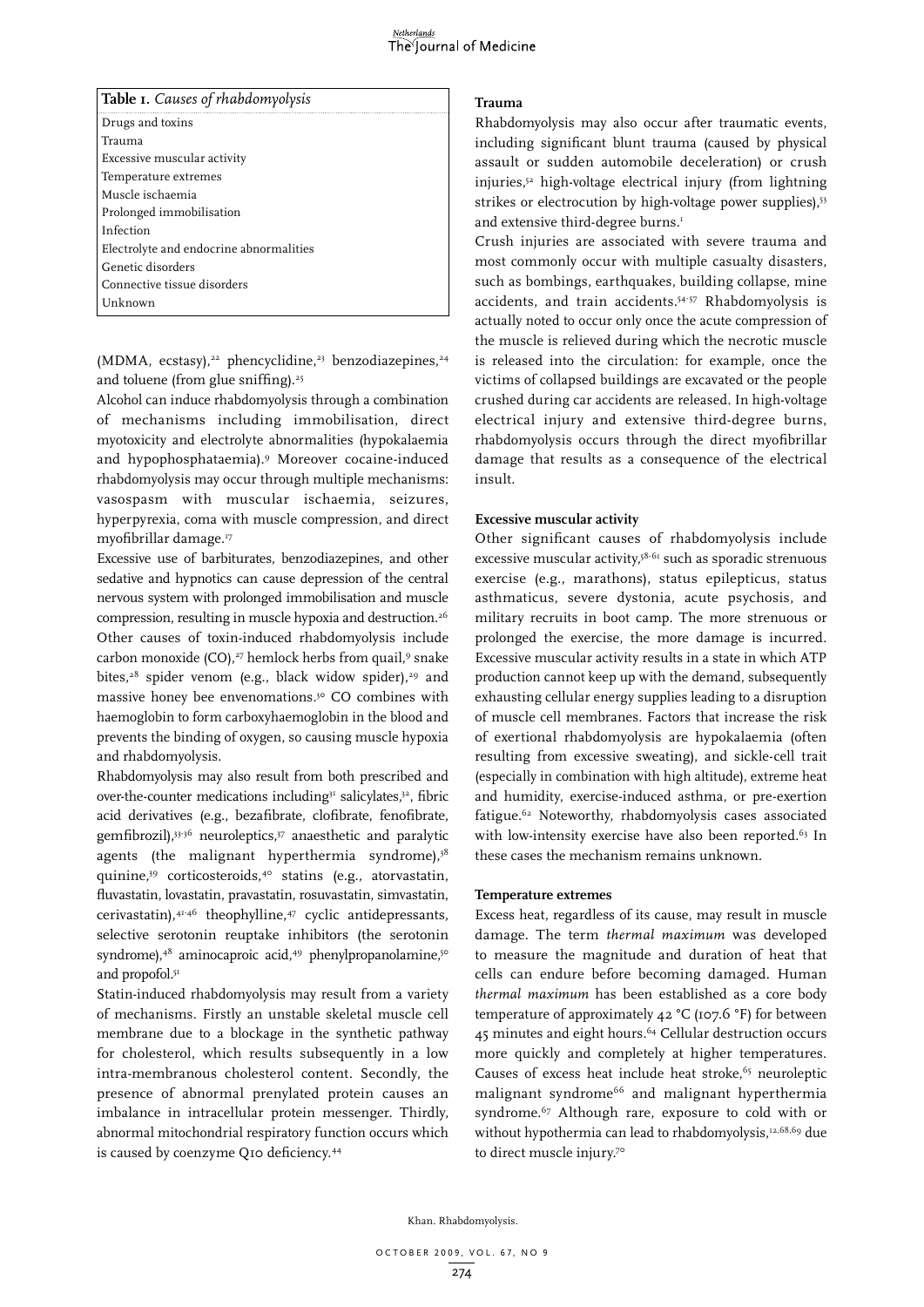# **Muscle ischaemia**

Muscle ischaemia interferes with oxygen delivery to the cells, thereby limiting the production of ATP. If oxygen deprivation is maintained for prolonged periods this may result in muscle cell necrosis. Skeletal muscle ischaemia may result from either localised or generalised conditions. Localised causes include compression of blood vessels $71-73$ (e.g., intraoperative use of tourniquets, tight dressings or casts, prolonged application of air splints or pneumatic antishock garments and clamping of vessels during surgery), thrombosis, embolism, compartment syndrome, CO and sickle cell trait.<sup>74,75</sup> On the other hand, generalised causes of muscle ischaemia include hypotension and shock states.

# **Prolonged immobilisation**

Prolonged immobilisation (e.g., anaesthesia, coma, drug or alcohol-induced unconsciousness) has been reported to cause rhabdomyolysis due to unrelieved pressure on gravity-dependent body parts.76 As reported by Szewczyk *et al.,*77 the most common positions leading to rhabdomyolysis were the lateral decubitus, lithotomy, sitting, knee-to-chest and prone position. The primary mechanism is reperfusion of damaged tissue after a period of ischaemia, and the release of necrotic muscle material into the circulation after pressure is relieved.<sup>76,77</sup> The risk factors for positionrelated rhabdomyolysis were identified as body weight more than 30% above ideal body weight, duration of surgery more than five to six hours, extracellular volume depletion, pre-existing azotaemia, diabetes, and hypertension.78

### **Infections**

The proposed mechanisms for infection-induced rhabdomyolysis include tissue hypoxia (caused by sepsis, hypoxia, dehydration, acidosis, electrolyte disturbances and hypophosphataemia), direct bacterial invasion of muscle, low oxidative and glycolytic enzyme activity, activation of lysosomal enzymes and mechanisms implicating endotoxins.79-81

Numerous bacterial, viral, fungal and protozoal infections can lead to rhabdomyolysis. Viral infections as a cause of rhabdomyolysis have been described in many reports worldwide, of which influenza types A and  $B^{82,83}$  are the most common. Other viruses linked towww rhabdomyolysis include HIV,84 coxsackievirus*,* 85 Ebstein-Barr virus,86 echovirus,<sup>87</sup> cytomegalovirus,<sup>88</sup> herpes simplex virus,<sup>89</sup> varicella-zoster virus,<sup>90</sup> and West Nile virus.<sup>9w1</sup>

Bacterial infections including *Legionella* species are classically associated with rhabdomyolysis in adults.92 Other bacterial agents that might cause rhabdomyolysis include *Salmonella* species,93 *Streptococci* species,94,95 *Francisella tularensis*, <sup>96</sup> *Staphylococcus aureus*<sup>97</sup> *Leptospira* species,98 *Mycoplasma* species99 and *Escherichia coli*. 100 On the other hand, rhabdomyolysis has been reported in patients with fungal and malaria infections.<sup>101-103</sup>

## **Electrolyte and endocrine abnormalities**

Severe electrolyte derangements, including hyponatraemia,<sup>104</sup> hypernatraemia,<sup>105</sup> hypokalaemia<sup>106</sup> and hypophosphataemia107 may lead to rhabdomyolysis, with the proposed mechanism being cell membrane disruption as a result of deranged sodium-potassium-ATPase pump function.

Endocrine abnormalities such as hypothyroidism<sup>108</sup> or hyperthyroidism,<sup>109</sup> diabetic ketoacidosis,<sup>110</sup> and non-ketotic hyperosmolar diabetic coma<sup>111</sup> have been reported to cause rhabdomyolysis.

# **Genetic disorders**

These disorders usually start during childhood; a history of recurrent episodes of rhabdomyolysis, a family history of attacks or episodes precipitated by mild exertion or starvation increases the probability of a genetically determined metabolic myopathy. Inherited disorders that may cause rhabdomyolysis include enzyme deficiencies (of carbohydrate or lipid metabolism) $112,113$ and myopathies.114 Abnormalities in glycogen or lipid metabolism result in a block of anaerobic glycolysis that predisposes to the loss of integrity of the sarcolemmal membrane and the liberation of myoglobin following exercise. *Table 2* describes the common genetic disorders that cause rhabdomyolysis.

| Table 2. Common genetic disorders that cause<br>rhabdomyolysis                                                                                                                                                                   |  |
|----------------------------------------------------------------------------------------------------------------------------------------------------------------------------------------------------------------------------------|--|
| Deficiencies of glyco(geno)lytic enzymes<br>Myophosphorylase (McArdle's disease)<br>Phosphorylase kinase<br>Phosphofructokinase (Tarui's disease)<br>Phosphoglycerate mutase<br>Phosphoglycerate kinase<br>Lactate dehydrogenase |  |
| Abnormal lipid metabolism<br>Carnitine palmitoyltranferase deficiency I and II<br>Carnitine deficiency                                                                                                                           |  |
| Other genetic disorders<br>Myoadenylate deaminase deficiency<br>Duchenne's muscular dystrophy<br>Malignant hyperthermia                                                                                                          |  |

# **Connective tissue disorders**

Although considered rare, it is known that connective tissue disorders such as polymyositis, dermatomyositis and Sjögren's syndrowwwme may induce rhabdomyolysis.115-117

#### **Unknown causes**

In many cases the aetiology of rhabdomyolysis cannot be identified. Some of these cases present with recurrent myoglobinuria and are termed idiopathic paroxysmal myoglobinuria (Meyer-Betz disease). Whether such patients have a genetic defect requires further study.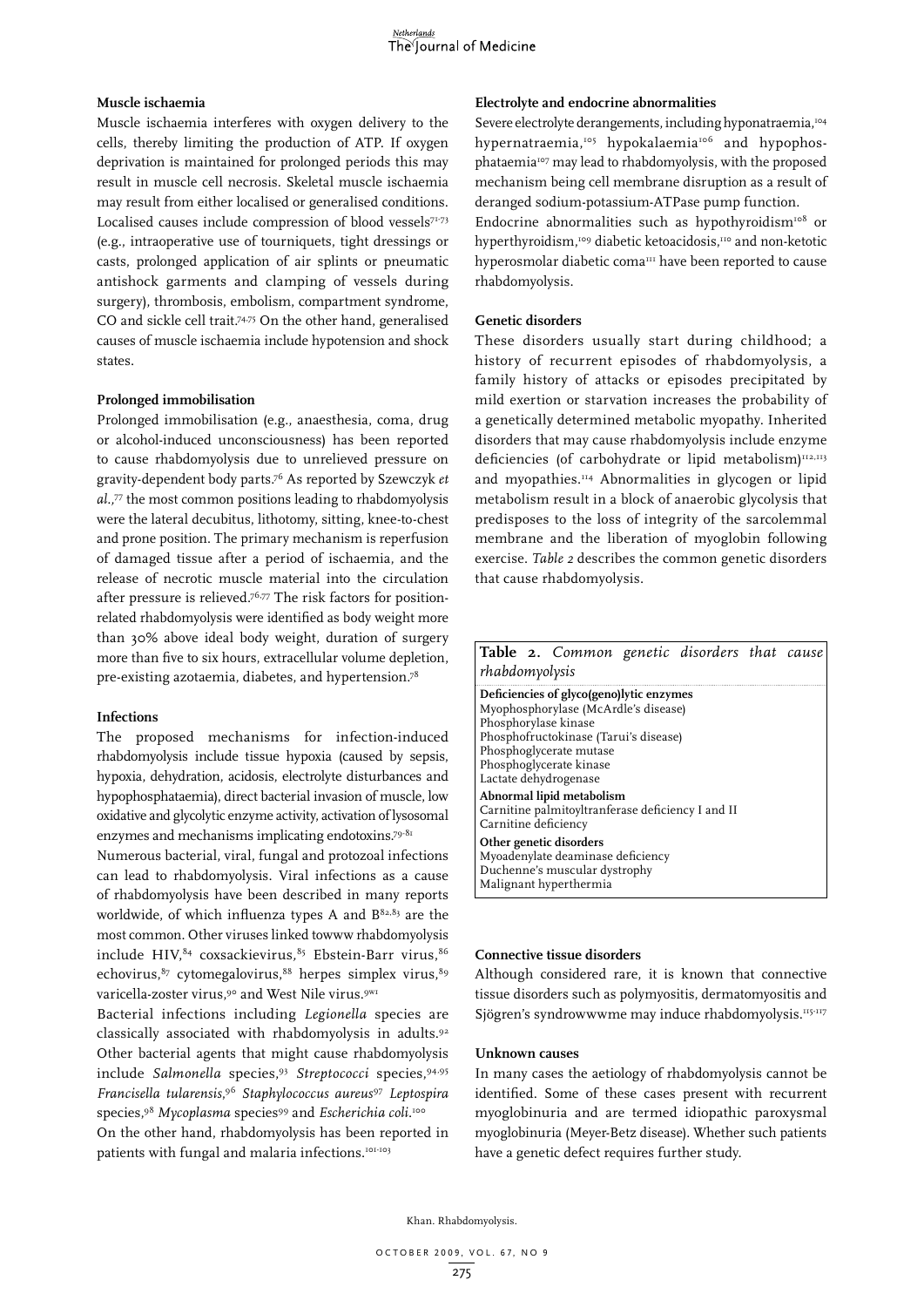# **Clini c al features**

The clinical presentation is extremely variable; due to the large range of causes of this condition, it may vary from subclinical to severe, depending upon the extent and severity of muscle damage. Tea-coloured urine is a classical manifestation of rhabdomyolysis.

In conscious patients, the main complaint may be muscle tenderness, swelling, stiffness and cramping, accompanied by weakness and loss of function in the involved muscle group(s).2,3,8,9 Muscle swelling may not become apparent until after rehydration with intravenous fluids. Most frequently the involved muscle groups are the postural muscles of the thighs, calves and lower back.<sup>118</sup> Nonspecific systemic symptoms, such as malaise, fever, abdominal pain, and nausea and vomiting, may also be seen.<sup>3,8,9</sup> Changes in mental status occur occasionally, either secondary to urea-induced encephalopathy or related to the underlying aetiology (e.g. toxins, infections, electrolyte disturbance, drugs and trauma). In comatose patients, the finding of limb induration may suggest rhabdomyolysis. Skin changes due to ischaemic tissue injury (discoloration, blisters) may be present on the affected area; however, there may be no signs of muscle involvement.

Rhabdomyolysis may be an incidental finding during laboratory testing, in such cases efforts should be directed toward finding the underlying aetiology.

# **I nvestigations**

Unless there is a high index of suspicion, rhabdomyolysis can be missed, since muscular pain, swelling, and tenderness may not be prominent features and may even be absent. Therefore, the definitive diagnosis of rhabdomyolysis should be made by laboratory tests including serum CK and urine myoglobin. In addition, skeletal muscle biopsy can be used to confirm the diagnosis.

# **Serum creatine kinase**

Serum CK concentration, mainly the CK-MM subtype, is the most sensitive indicator of damage to muscles. Serum CK begins to rise approximately 2 to 12 hours after the onset of muscle injury, peaks within 24 to 72 hours, and then declines at the relatively constant rate of 39% of the previous day's value.<sup>118</sup> A persistently elevated CK level suggests continuing muscle injury or development of a compartment syndrome.119 Although various values of CK have been postulated to define rhabdomyolysis, the magnitude of elevation is rather arbitrary; and there is no cut-off value that conclusively diagnoses rhabdomyolysis. A serum CK activity greater than five times the normal value (in the absence of heart or brain diseases) was accepted by many authors as a criterion for the diagnosis

of rhabdomyolysis.1,2 However, the Clinical Advisory on Statins defined statin-induced rhabdomyolysis as muscle symptoms with marked CK elevation typically substantially greater than 10 times the upper limit of normal, with a creatinine elevation consistent with pigment nephropathy and usually with brown urine with myoglobinuria.<sup>120,121</sup>

#### **Serum and urine myoglobin**

Myoglobin is normally bound to plasma globulins, and has a rapid renal clearance which maintains a low plasma level up to a certain serum concentration (0 to 0.003 mg/ dl). After the occurrence of muscle damage the circulating myoglobin levels exceed the plasma protein binding capacity, reach the glomeruli and are eventually excreted in the urine. Myoglobinuria does not occur without rhabdomyolysis, but rhabdomyolysis does not necessarily lead to visible myoglobinuria (tea or cola coloured urine). Before the urine becomes discoloured by myoglobin the level of myoglobin in the urine must exceed 100 mg/dl. $122$ Although elevated serum myoglobin and myoglobinuria are reliable parameters for rhabdomyolysis, their sensitivity and specificity are affected by many factors. Firstly, serum myoglobin usually increases before a rise in CK and drops more rapidly than does the decline in CK concentration (in one to six hours).119 Moreover, myoglobinuria may not be visible or may resolve early in the course of rhabdomyolysis. These facts make this parameter less sensitive and therefore should not be relied upon to rule out the diagnosis of rhabdomyolysis. Secondly, myoglobinuria is detected by urine dipstick tests (orthotoluidine), which also react with the globin fragment of haemoglobin. Thus, in the presence of red blood cells or haemolysis, the specificity of this test is limited. Radioimmunoassay is more sensitive and specific than dipstick. However, this test is often not readily available, and it may take more than 24 hours to obtain results.

# **Muscle biopsy**

The muscle biopsy is not necessary, although it can be used to confirm the diagnosis of rhabdomyolysis. The histopathological findings usually include loss of cell nucleus and muscular stria with the absence of inflammatory cells.<sup>123</sup>

#### **Investigations for underlying abnormalities**

Once the diagnosis of rhabdomyolysis is established, a search must be instituted for a cause. A careful history and physical examination may reveal the underlying aetiology of rhabdomyolysis or at least may help in the selection of the appropriate diagnostic workup. However, in many cases the history and clinical examination are not conclusive; in such cases the decision to select the appropriate test is not clear since there is no standard protocol for such a situation. Actually, the nature of the investigations depends on the disorder suspected; thus, toxicological screens should be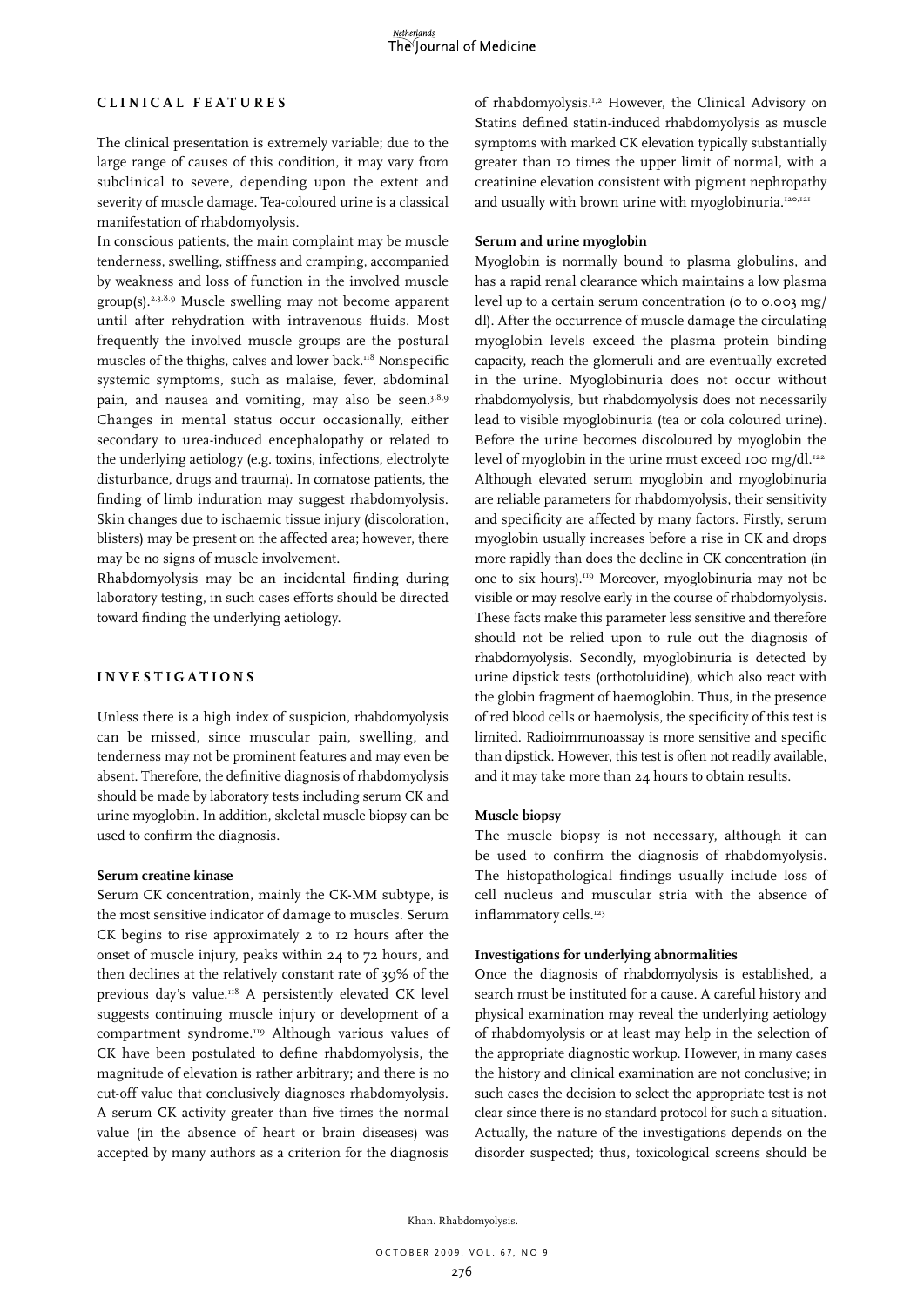

performed if drugs are a suspected causal agent, whereas appropriate cultures and serological studies should be performed if infections are suspected. Endocrine assay and blood chemistry may be necessary to confirm the suspected endocrine and metabolic disorders. Furthermore, genetic analysis, muscle biopsy, and the forearm ischaemic test<sup>124</sup> may be indicated in patients with suspected genetic disorders, whereas the susceptibility of any individual to malignant hyperthermia can be detected by performing the Caffeine Halothane Contracture Test (CHCT).125 Magnetic resonance image (MRI) may be useful in distinguishing the various aetiologies of rhabdomyolysis.<sup>126,127</sup>

#### **Other investigations**

Arterial blood gas analysis is useful tool to evaluate acid-base balance, whereas ECG is helpful to evaluate for cardiac arrhythmias related to hyperkalaemia or hypocalcaemia. Complete blood count including haemoglobin, haematocrit and platelets, blood chemistry, liver function tests, prothrombin time (PT), activated partial thromboplastin time (aPTT), serum aldolase, and lactate dehydrogenase are other useful laboratory tests that should be included. MRI is very effective in localising rhabdomyolysis, especially when fasciotomy is considered as a treatment option. The sensitivity of MRI in the detection of muscle involvement is higher than that of either computed tomography or ultrasound.<sup>128</sup>

Investigations may show hyperkalaemia, hypocalcaemia, hyperphosphataemia, hyperuricaemia, metabolic acidosis and raised levels of other muscle enzymes including lactate dehydrogenase, aldolase, carbonic anhydrase III and aminotransferases.113 An elevated aspartate aminotransferase (with a normal alanine aminotransferase) could be a clue that rhabdomyolysis is occurring. The hypercalcaemia observed in some patients during the recovery phase of acute renal failure is due to the mobilisation of calcium from their muscle deposits and because of secondary hyperparathyroidism which usually occurs.<sup>129</sup> Troponin I was found to be high in 50% of patients with rhabdomyolysis. Of these, 58% were ultimately found to be true positives, 33% were false positives, and 9% were indeterminate.<sup>130</sup> Serum creatinine may be disproportionately elevated in relation to blood urea nitrogen in the absence of prerenal azotaemia, because of the release of preformed creatine from damaged muscles and its spontaneous hydration to creatinine.

# **C o m pli c ations**

The complications of rhabdomyolysis include hypovolaemia, compartment syndrome, arrhythmias, disseminated intravascular coagulation, hepatic dysfunction and acute renal failure. *Table 3* describes the complications of rhabdomyolysis.

#### **Table 3.** *Complications of rhabdomyolysis*

Hypovolaemia Compartment syndrome Arrhythmias and cardiac arrest Disseminated intravascular coagulation Hepatic dysfunction Acidosis Acute renal failure

# **Hypovolaemia**

Necrosis along with inflammation results in the influx of fluid into the necrotic muscle and the accumulation of substantial amounts of fluid into the affected limbs (up to 10 litres per limb). The influx of extracellular fluids produces a 'third space' effect and as fluid is lost from the circulation, hypovolaemia and haemodynamic shock develop.<sup>131</sup>

#### **Compartment syndrome**

The ischaemic and oedematous muscle further raises intra-compartmental pressure potentiating a vicious cycle of continuing ischaemia.<sup>122</sup>

Most striated muscles are contained within rigid compartments formed by fasciae, bones, and other structures. High intra-compartmental pressure provokes additional damage and necrosis. This further muscle damage is manifested as the 'second wave phenomenon', the persistent elevation or rebound elevation in CK levels at 48 to 72 hours after the initial insult. Prolonged ischaemia and infarction of muscle tissue can result in replacement of muscle by inelastic fibrous tissue and severe contractures (Volkmann's contracture).<sup>113</sup>

The measurement of intramuscular pressure provides an objective parameter guiding the decision to perform fasciotomy. In non-hypotensive patients, this should be done when the intramuscular pressure exceeds 50 mmHg or if pressure values between 30 and 50 mmHg show no tendency to decrease after a maximum of six hours.9

# **Arrhythmias and cardiac arrest**

One of the most characteristic electrolyte abnormalities induced by rhabdomyolysis is severe hyperkalaemia, especially in patients with acidaemia or oliguria. Hyperkalaemia can precipitate severe arrhythmias and cardiac arrest. Hypocalcaemia resulting from calcium deposition in necrotic muscle is another electrolyte disturbance that may lead to cardiac arrhythmias.<sup>1,2</sup> Moreover, hyperkalaemia coupled with hypocalcaemia can predispose to malignant cardiac arrhythmias.

# **Disseminated intravascular coagulation**

Disseminated intravascular coagulation (DIC) may complicate severe rhabdomyolysis and can result in haemorrhagic complications.<sup>118</sup> It probably results from the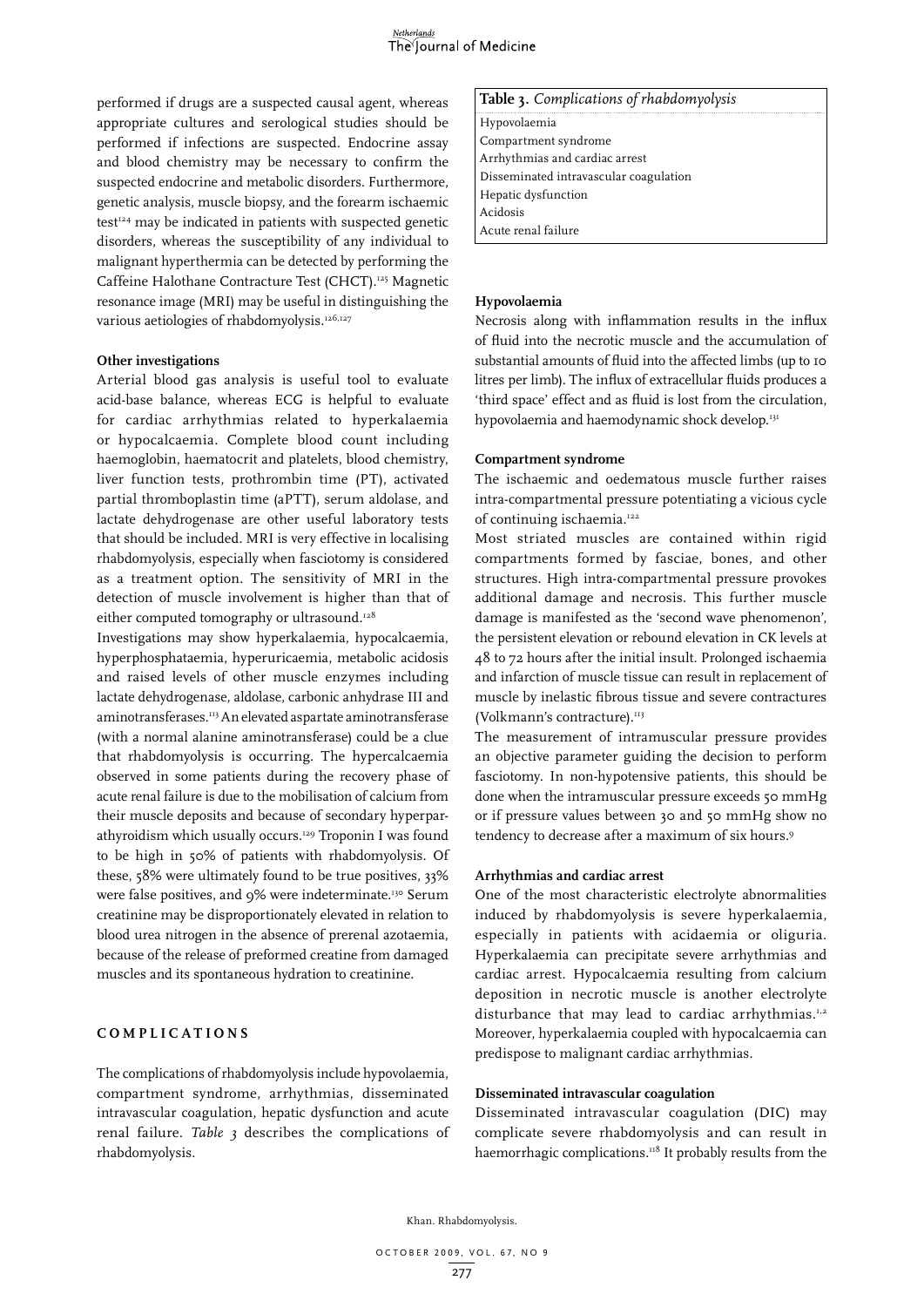activation of the clotting cascade by components released from the damaged muscles.

# **Hepatic dysfunction**

Hepatic dysfunction occurs in approximately 25% of patients with rhabdomyolysis. Proteases released from injured muscle may be implicated in hepatic inflammation.<sup>132</sup>

# **Acidosis**

Sulphur-containing proteins released in large amounts can lead to hydrogen and sulphate loads that overwhelm renal excretory mechanisms, resulting in an anion gap acidosis, which may be severe. Other causes of acidosis in the setting of rhabdomyolysis include lactic acidosis from ischaemia and the acidosis of uraemia.

# **Acute renal failure**

Acute renal failure (ARF) develops in 33% of patients and is the most serious complication in the days following the initial presentation.<sup>122</sup> Factors known to contribute to rhabdomyolysis-induced ARF include hypovolaemia, acidosis or aciduria, tubular obstruction, and the nephrotoxic effects of myoglobin.

ARF occurs as a result of decreased circulating plasma volume which potentiates renal hypoperfusion (via renal vasoconstriction) and in the presence of acidic urine, myoglobin and uric acid precipitates and forms obstructive casts. At urinary pH below 5.6, myoglobin dissociates into ferrihaemate and globin. Ferrihaemate has a direct nephrotoxic effect which potentiates acute tubular necrosis, a form of ARF. In the absence of hypovolaemia and acid urine, myoglobin has a less nephrotoxic effect.<sup>6,9</sup> Various clinical factors are used to predict the risk of ARF, including serum CK, creatinine, potassium, and  $Ca^{2+}$ , as well as the urine myoglobin level, but no single parameter has been established.<sup>133</sup>

# **Manage m ent**

There is a lack of level I evidence from which the best management plans for rhabdomyolysis may be derived. In fact, no randomised controlled trials of treatment have been conducted, and most evidence is based on retrospective clinical studies, case reports and animal models. Nevertheless important aspects of management include prompt and aggressive fluid resuscitation, the elimination of causative agents and the management and prevention of any complications that may arise. *Table 4* summarises the management plan for rhabdomyolysis.

# **Prehospital care**

Because hypovolaemia is often present, normal saline (NS) resuscitation should be initiated preferably at the

# **Table 4.** *Management plan for patients with rhabdomyolysis*

# **Prehospital care**

- ABC assessment
- Intravenous access
- Consider the importance of early fluid administration in the field
- NS infusion at a rate of 1.5 litres /hour, to maintain a urine output of 200-300 ml/hour
- Avoid empirical administration of potassium and lactate-containing fluids

#### **Inhospital care**

- Aggressive intravenous rehydration
- A careful history and physical examination
- Closely monitor serum electrolyte and CK
- Monitor fluid intake and urinary output (urinary catheter insertion).
- Check limbs for compartment syndromes
- Haemodynamic monitoring (central venous pressure measurements).
- Administer mannitol and bicarbonate (for patients with crush injury): a 20% mannitol infusion at a dose of 0.5 g/kg is given over a 15-minute period and subsequently followed by an infusion at 0.1 g/kg/h. Adjustments are made to maintain urine output >200 ml/h. Sodium bicarbonate, one ampoule (44 mEq) added to 1 l of  $\frac{1}{2}$ NS or two to three ampoules (88) to 132 mEq) in D5W to run at a rate of 100 ml/hour, has been recommended to maintain a urinary pH of ≤6.5 to prevent the development of ARF
- Intensive care monitoring (for critically ill patients)

# **Treatment of any reversible cause of muscle damage**

#### • Correct electrolyte and metabolic abnormalities

- Treat hyperthermia and hypothermia
- Eliminate and detoxify drugs and toxins

### **Management and prevention of complications**

- Hyperkalaemia may be fatal and should be corrected vigorously
- Hypocalcaemia should be corrected only if it causes symptoms
- Hypophosphataemia and hyperphosphataemia usually require no treatment; treat hyperphosphataemia with oral phosphate binders when serum levels exceed 7 mg/dl
- Compartment syndrome requires immediate orthopaedic consultation for fasciotomy
- DIC usually resolves spontaneously after several days if the underlying cause is corrected, but if haemorrhagic complications occur, therapy with platelets, vitamin K, and fresh frozen plasma may be necessary
- Hyperuricaemia and hyperphosphataemia are rarely of clinical significance and rarely require treatment
- Consider dialysis as a lifesaving procedure for patients with rising or elevated potassium level, persistent acidosis, or oliguric renal failure with fluid overload
- Consider continuing dialysis support until patients' kidney function has recovered

**CK = creatine kinese;** ½**NS = half-normal saline; D5W = dextrose 5%; ARF = acute renal failure; DIC = disseminated intravascular coagulation.**

site of injury, before extrication. It has been reported that early intervention has decreased the incidence of ARF.<sup>134</sup> Intravenous access should immediately be secured with a large-bore catheter and normal saline infusion should begin at a rate of 1.5 litres/hour to maintain a urine output of 200 to 300 ml/hour. Potassium- or lactatecontaining solutions should be avoided because of the risk of rhabdomyolysis-associated hyperkalaemia and lactic acidosis.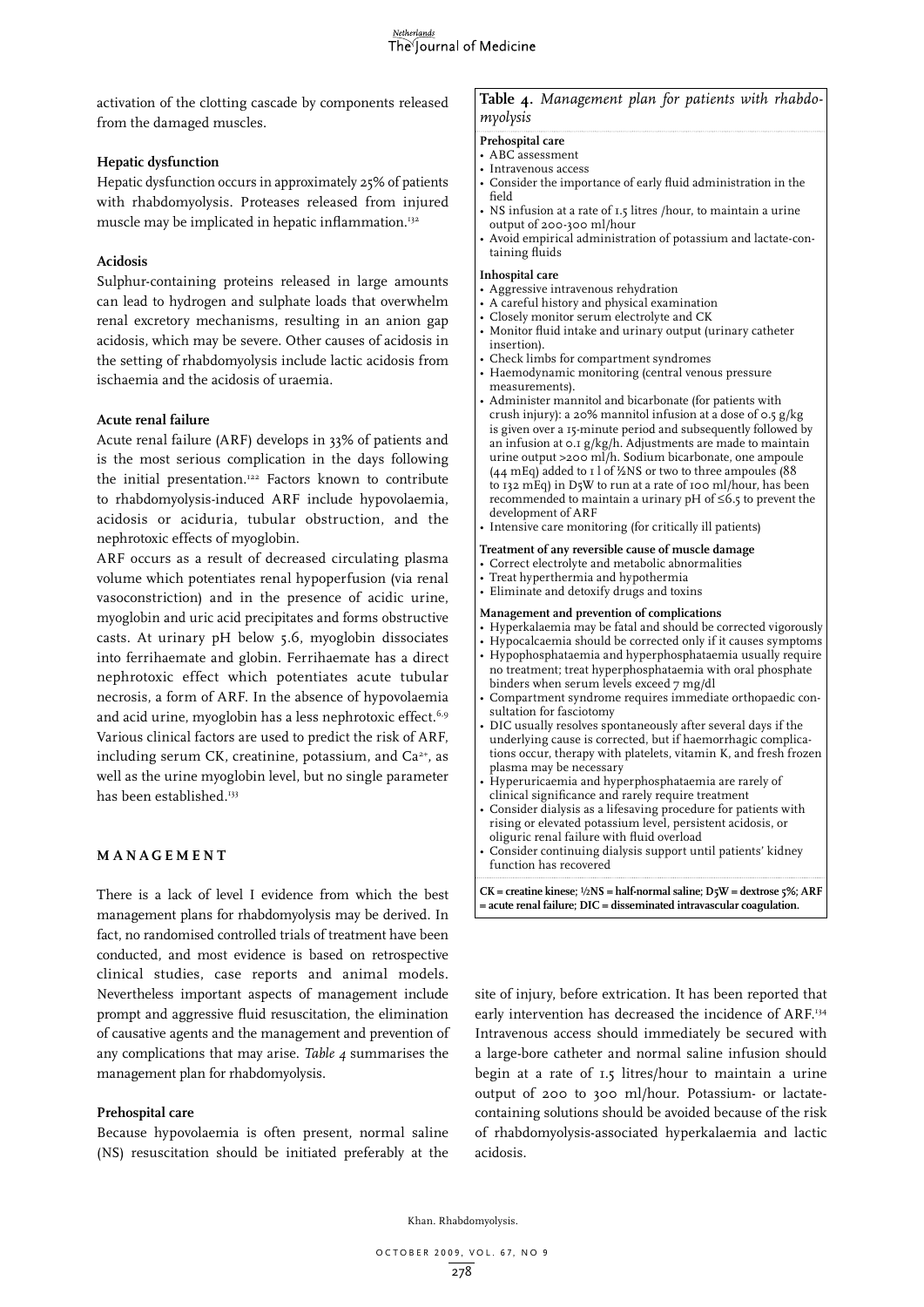# **Inhospital care**

Once in hospital, aggressive intravenous rehydration should be continued in order to promote vigorous diuresis and to dilute the released toxic products:<sup>135</sup> An infusion of 1.5 litres of saline per hour is often required during the initial management, and 300 to 500 ml/h once haemodynamic stability has been achieved. In severe cases of rhabdomyolysis with crush injury, administration of both blood products and normal saline may be necessary for the effective treatment of hypovolaemia.

Concurrently, a careful history and physical examination should be attempted in order to identify and manage any underlying illnesses. Vital signs, urine output, serial electrolyte levels, and CK levels should be obtained as soon as possible. Intensive care monitoring may be required depending on the severity of the clinical scenario. A urinary catheter should be inserted and urine output should be monitored carefully. For patients with heart disease, comorbid conditions, preexisting renal disease or for elderly patients, haemodynamic monitoring may be necessary to avoid fluid overload. Although there is no standard protocol in the literature for the duration of fluid administration, IV fluid should be continued until the levels of CK in the plasma decrease to 1000 U/l or below.<sup>2</sup> Although there are no randomised controlled trials supporting this, the addition of mannitol and bicarbonate after the initial resuscitation with saline has been recommended (especially in crush injury) by many experts<sup>136,137</sup> to prevent acute kidney injury.

Proposed benefits of mannitol include an increase in the renal blood flow and glomerular filtration rate which may help to prevent obstruction by myoglobin casts; osmotic diuretics draw fluid in from the interstitial compartment to the intravascular compartment which counteracts the hypovolaemia and acts to reduce muscle swelling and nerve compression, as well as the scavenging of free radicals.6,134,138,139

Mannitol should only be given after volume replacement and avoided in patients with oliguria. A 20% mannitol infusion at a dose of 0.5 g/kg is given over a 15-minute period and subsequently followed by an infusion at 0.1 g/ kg/h. Adjustments are made to maintain urine output at >200 ml/h. Urinary and serum pH levels are monitored, with acetazolamide added if the serum pH is >7.45 or urinary pH remains <6.0. $^{133}$  The use of loop diuretics (e.g., furosemide) in rhabdomyolysis is controversial, with some researchers recommending their use and others opposing it because loop diuretics acidify the urine.<sup>118</sup>

Alkalinisation of urine (by sodium bicarbonate) is advocated for the purpose of decreasing cast formation, minimising the toxic effects of myoglobin on the renal tubules, inhibiting lipid peroxidation, and decreasing the risk for hyperkalaemia. Sodium bicarbonate, one ampoule (44 mEq) added to 1 litre of half-normal saline (½NS) or two to three

ampoules (88 to 132 mEq) in dextrose  $5\%$  (D $5W$ ) to run at a rate of 100 ml/h, has been recommended to maintain a urine pH of  $\geq$ 6.5 to prevent the development of ARF.<sup>140</sup>

# **Treatment of any reversible cause of muscle damage**

In order to stop ongoing muscle destruction any underlying condition, such as trauma, infection, or toxins, must obviously be identified and treated as soon as possible. Treatment of hyperthermia is essential and can be achieved by using external cooling measures and by controlling for muscular hyperactivity with benzodiazepines. In malignant hyperthermia, anaesthetics should be discontinued, and the patient should be treated with dantrolene sodium; the usual initial dose is 2.5 to 4.0 mg/kg, followed by about 1 mg/kg every four hours for up to 48 hours to avoid recrudescence. Electrolyte and metabolic abnormalities that cause rhabdomyolysis (e.g., hyponatraemia, hypernatraemia, hyperglycaemia, hypercalcaemia, and decreased phosphorous) should be corrected promptly. Drugs and toxins should be eliminated and detoxified (e.g., gastric lavage, antidotes and/or haemodialysis) if possible, and hypoxia must be corrected.

# **Management and prevention of complications**

Aggressive rehydration is considered the standard of care in preventing ARF in patients with rhabdomyolysis, while the role of mannitol and bicarbonate is controversial. In 1984, Ron *et al.*141 published a review of seven patients treated for crush injuries suffered after the collapse of a building. Mannitol and sodium bicarbonate were used over the first five days. Visible myoglobinuria cleared at an average of 48 hours and at no time did patients have a creatinine of >1.5 mg/dl and none of the patient required haemodialysis. But lack of a control group is the major limitation of this study. In an experimental study conducted in 2005, Ozguc *et al.*142 reported that the association of saline solution, sodium bicarbonate, and mannitol was more effective than hypertonic saline-dextran in decreasing oxidant injury in rhabdomyolysis; they also found that hypertonic saline-dextran increased metabolic acidosis that followed autologous muscle extract infusion. Other experimental studies by Zagar in  $1992^{143}$  suggested that mannitol may be protective due to the associated diuresis that minimises intratubular haeme pigment deposition.

In 1994, Knottenbelt<sup>56</sup> published a retrospective review of 200 patients with extensive soft tissue injuries from severe beatings, who received fluid loading with balanced salt solution (without mannitol or bicarbonate). He found that significantly increased rates of ARF and death were associated with injury-admission intervals of more than 12 hours, severe metabolic acidosis, low initial haemoglobin, heavy pigmenturia, and high serum CK levels. Accordingly, large-volume infusion of crystalloid alone creates a solute diuresis sufficient to alkalinise the urine.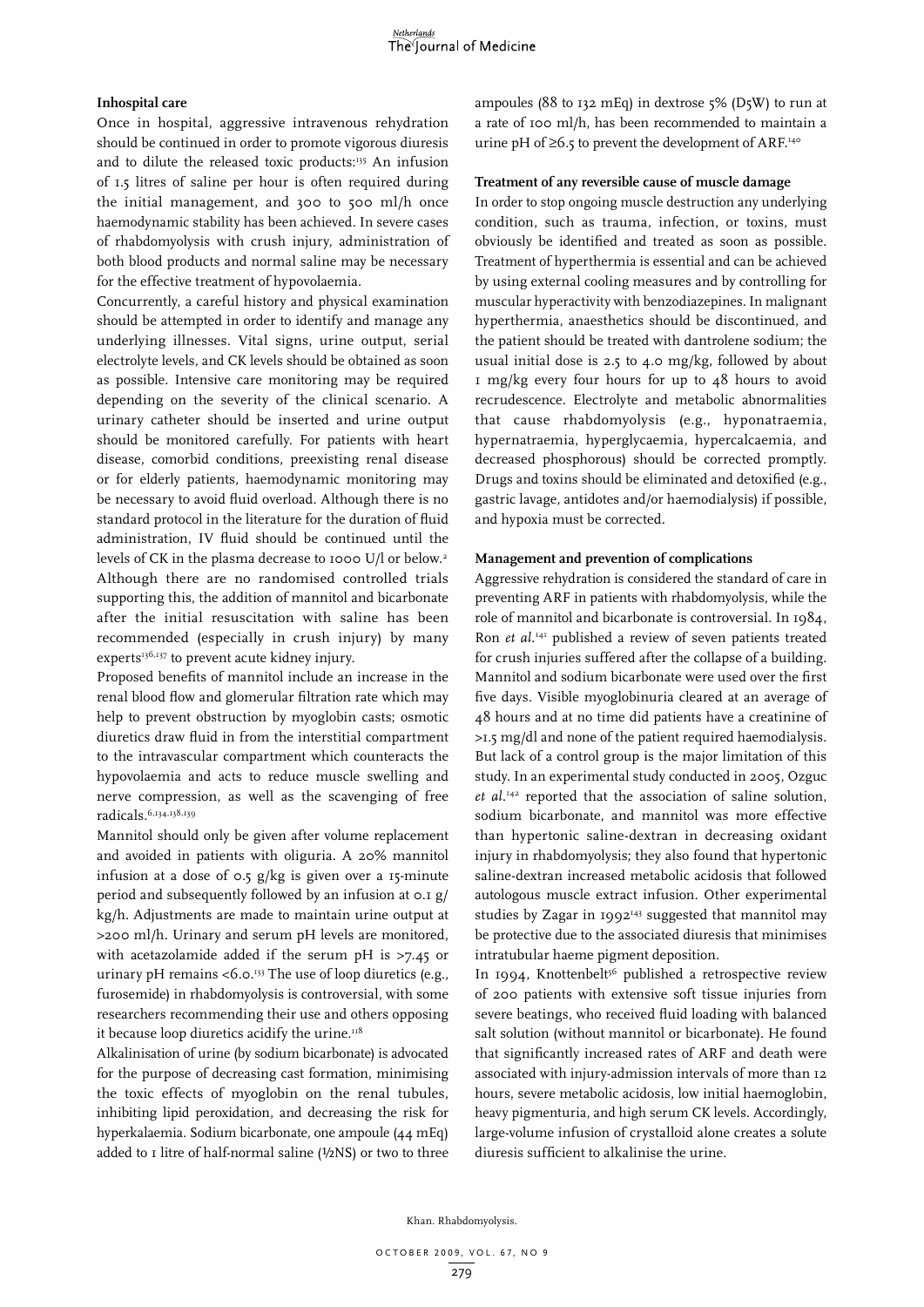

In 1997, Homsi *et al.* performed a retrospective analysis of patients with rhabdomyolysis at risk for ARF; they compared groups receiving saline (n=9) *vs* saline, bicarbonate and mannitol (n=15). The authors concluded that progression to established renal failure can be totally avoided with prophylactic treatment, and that once appropriate saline expansion is provided, the association of mannitol and bicarbonate seems to be unnecessary.<sup>144</sup> In 2004, Brown *et al.* found that the use of sodium bicarbonate and mannitol in post-traumatic rhabdomyolysis does not prevent ARF, dialysis or mortality in patients with CK levels  $>5000$  U/l.<sup>145</sup> The author advised to reevaluate the standard of administering bicarbonate and mannitol to patients with post-traumatic rhabdomyolysis.

Based on this literature review and taking into consideration that sodium bicarbonate can aggravate hypocalcaemia, as well as contributing to a hyperosmolar state,<sup>133</sup> it can be concluded that, in patients with rhabdomyolysis and a good urinary response to fluid administration, alkalinisation of the urine with sodium bicarbonate and diuresis with mannitol is unnecessary and needs to be re-evaluated.

In animal models, free-radical scavengers (e.g., antioxidants) and iron chelators (e.g., deferoxamine) have been observed to minimise the renal damage caused by free radicals as well as the direct toxic effects of myoglobin, but their potential role in preventing ARF in patients with rhabdomyolysis is under investigation.

Rhabdomyolysis-induced ARF may be oliguric (most common) or nonoliguric. The need for dialysis, serum potassium and calcium levels, and mortality rates appear to be similar for rhabdomyolysis-induced and non-rhabdomyolysis-induced ARF. Patients with rhabdomyolysis-induced ARF, however, have higher serum uric acid and anion gap levels. $118$ 

Hyperkalaemia is a potentially life-threatening complication of rhabdomyolysis especially when associated with ARF and hypocalcaemia. Treatment should be initiated to prevent cardiac complications. Traditional insulin and glucose therapy is recommended. Intravenous calcium may be ineffective as a treatment for hyperkalaemia if given to a patient with hyperphosphataemia. This is because calcium and phosphate can combine and precipitate removing them from the circulation.3 The use of ion-exchange resins (e.g., sodium polystyrene sulphonate) is effective but will take many hours. If hyperkalaemia persists despite these treatments, emergent dialysis will become a pertinent option.

Hypocalcaemia observed early in rhabdomyolysis usually requires no treatment. Calcium should only be given to treat hyperkalaemia-induced cardiotoxicity or profound signs and symptoms of hypocalcaemia. In contrast, hypercalcaemia is frequently symptomatic and normally responds to saline diuresis and intravenous furosemide. Hyperphosphataemia should be treated with

oral phosphate binders when serum levels exceed 7 mg/dl. Similarly, the hypophosphataemia, which may occur late in rhabdomyolysis, requires treatment only when the serum level is below I mg/dl.

Compartment syndrome requires immediate orthopaedic consultation for fasciotomy. DIC usually resolves spontaneously after several days if the underlying cause is corrected, but if haemorrhagic complications occur, therapy with platelets, vitamin K, and fresh frozen plasma may be necessary.

Hyperuricaemia and hyperphosphataemia are rarely of clinical significance and rarely require treatment.

Metabolic acidosis should be treated with aggressive intravenous fluid hydration. Bicarbonate administration may be detrimental, as metabolic alkalosis could worsen the hypocalcaemia.

Dialysis should be considered as a lifesaving procedure for patients with rising or elevated potassium level, persistent acidosis, or oliguric renal failure with fluid overload. Dialysis with supportive care effectively limits the morbidity and mortality from ARF associated with rhabdomyolysis.

## **P rognosis**

The prognosis of rhabdomyolysis is heavily dependent upon the underlying aetiology and the associated comorbidities. Despite the lack of any well-organised prospective studies, the available evidence from case reports and small retrospective studies suggests that rhabdomyolysis, when treated early and aggressively, has an excellent prognosis. Moreover, the prognosis for the recovery of full renal function is also excellent.

# **R eferen c e s**

- 1. Sauret JM, Marinides G, Wang GK. Rhabdomyolysis. Am Fam Phys. 2002;65:907-12.
- 2. Lane R, Philps M. Rhabdomyolysis has many causes, including statins, and may be fatal. BMJ. 2003;327:115-6.
- 3. Visweswaran P, Guntupalli J. Rhabdomyolysis. Crit Care Clin. 1999;15:415-28.
- 4. Bywaters EGL, Beall D. Crush injuries with impairment of renal function. BMJ. 1941;1:427.
- 5. Luck RP, Verbin S. Rhabdomyolysis review of clinical presentation, etiology, diagnosis and management. Pediatr Emerg Care. 2008;24:262-8.
- 6. Zager RA. Rhabdomyolysis and myohemoglobinuric acute renal failure. Kidney Int. 1996;49:314-26.
- 7. Knochel JP. Mechanisms of rhabdomyolysis. Curr Opin Rheumatol. 1993;5:725-31.
- 8. Huerta-Alardín AL, Varon J, Marik PE. Bench-to-bedside review: Rhabdomyolysis - an overview for clinicians. Crit Care. 2005;9:158-69.
- 9. Vanholder R, Sever MS, Erek E, Lameire N. Rhabdomyolysis. J Am Soc Nephrol. 2000;11:1553-61.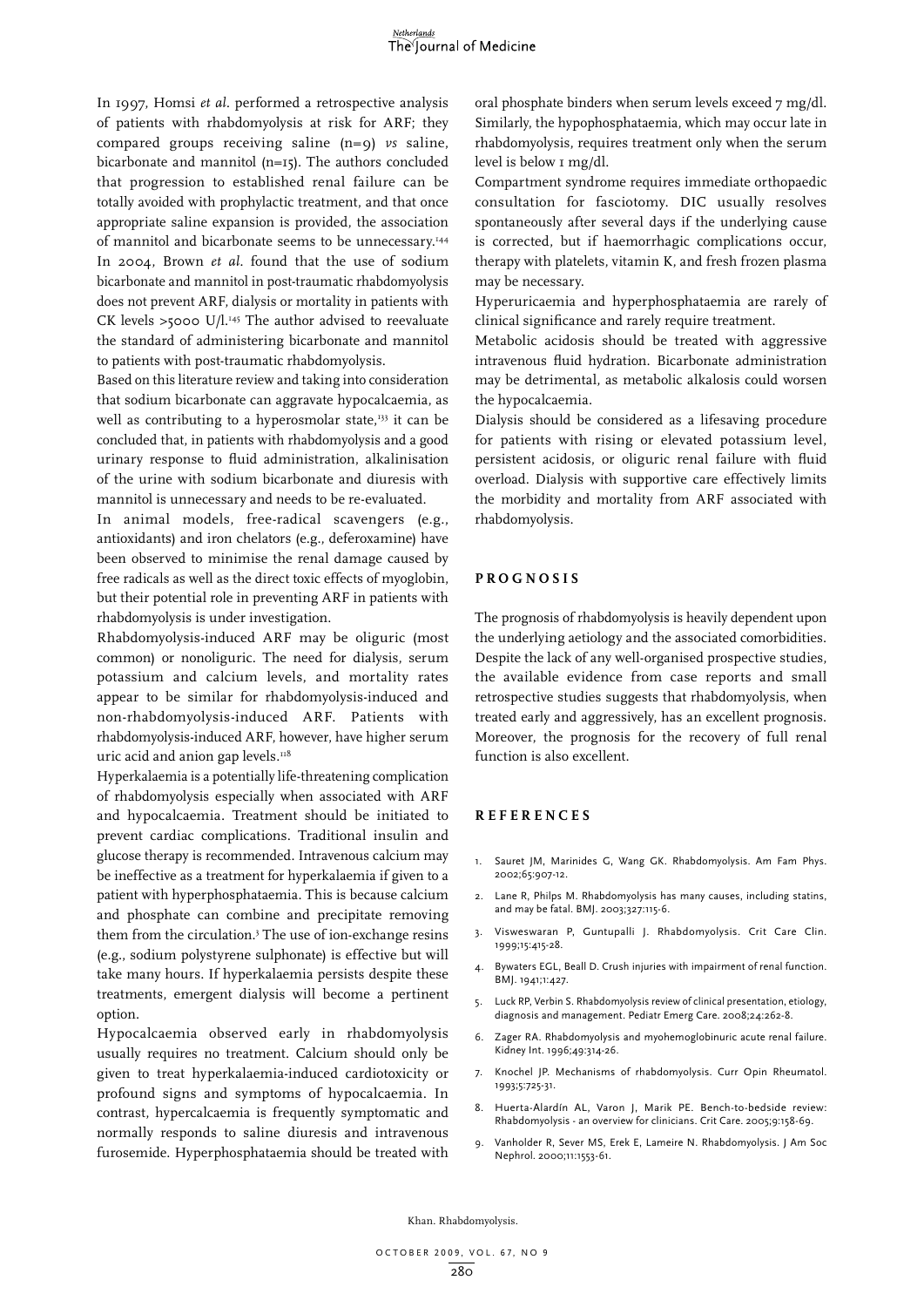#### *<u>Ietherlands</u>* The Journal of Medicine

- 10. Paller MS. Hemoglobin- and myoglobin-induced acute renal failure in rats: role of iron in nephrotoxicity. Am J Physiol. 1988;255(3 Pt 2):F539-44.
- 11. Mannix R, Tan ML, Wright R, Baskin M. Acute pediatric rhabdomyolysis: causes and rates of renal failure. Pediatrics. 2006;118:2119-25.
- 12. Melli G, Chaudhry V, Cornblath DR. Rhabdomyolysis: an evaluation of 475 hospitalized patients. Medicine (Baltimore). 2005;84:377-85.
- 13. Bessa O. Alcoholic rhabdomyolysis: a review. Conn Med. 1995;59:519-21.
- 14. Deighan CJ, Wong KM, McLaughlin KJ, Harden P. Rhabdomyolysis and acute renal failure resulting from alcohol and drug abuse. QJM. 2000;93:29-33.
- Klock JC, Sexton MJ. Rhabdomyolysis and acute myoglobinuric renal failure following heroin use. Calif Med. 1973;119:5-8.
- 16. Hojs R, Sinkovic A. Rhabdomyolysis and acute renal failure following methadone abuse. Nephron. 1992;62:362.
- 17. Crowe AV, Howse M, Bell GM, Henry JA. Substance abuse and the kidney. QJM. 2000;93:147-52.
- 18. Horowitz BZ, Panacek EA, Jouriles NJ. Severe rhabdomyolysis with renal failure after intranasal cocaine use. J Emerg Med. 1997;15:833-7.
- 19. Wrenn KD, Oschner I. Rhabdomyolysis induced by a caffeine overdose. Ann Emerg Med. 1989;18(1):94-7.
- 20. Terada Y, Shinohara S, Matui N, Ida T. Amphetamine-induced myoglobinuric acute renal failure. Jpn J Med. 1988;27(3):305-8.
- 21. Coco TJ, Klasner AE. Drug-induced rhabdomyolysis. Curr Opin Pediatr. 2004;16:206-10.
- 22. Dar KJ, McBrien ME. MDMA induced hyperthermia: a report of a fatality and review of current therapy. Intensive Care Med 1996;22:995-6.
- 23. Hoogwerf B, Kern J, Bullock M, Comty CM. Phencyclidine-induced rhabdomyolysis and acute renal failure. Clin Toxicol. 1979;14(1):47-53.
- 24. Baumgart U, Schmid R, Spiessl H. Olanzapine-induced acute rhabdomyolysis-a case report. Pharmacopsychiatry. 2005;38:36-7.
- 25. Karmakar GC, Roxburgh R. Rhabdomyolysis in a glue sniffer. N Z Med J. 2008 ;121:70-1.
- 26. Prendergast BD, George CF: Drug- induced rhabdomyolysis: Mechanisms and management. Postgrad Med J. 1993;69:333-6.
- 27. Sungur M, Güven M. Rhabdomyolysis due to carbon monoxide poisoning. Clin Nephrol. 2001;55:336-7.
- 28. Sitprija V. Snakebite nephropathy. Nephrology (Carlton). 2006;11:442-8.
- 29. Cohen J, Bush S. Case report: compartment syndrome after a suspected black widow spider bite. Ann Emerg Med. 2005;45:414-6.
- 30. Betten DP, Richardson WH, Tong TC, Clark RF. Massive honey bee envenomation-induced rhabdomyolysis in an adolescent. Pediatrics. 2006;117:231-5.
- 31. Khosla U, Ruel KS, Hunt DP. Antihistamine-induced rhabdomyolysis. South Med I. 2003;96:1023-6.
- 32. Montgomery H, Porter JC, Bradley RD. Salicylate intoxication causing a severe systemic inflammatory response and rhabdomyolysis. Am J Emerg Med. 1994;12:531-2.
- 33. Terrovitou CT, Milionis HJ, Elisaf MS. Acute rhabdomyolysis after bezafibrate re-exposure. Nephron. 1998;78(3):336-7.
- 34. Smals AG, Beex LV, Kloppenborg PW. Clofibrate-induced muscle damage with myoglobinuria and cardiomyopathy. N Engl J Med. 1977 21;296:942.
- 35. Tahmaz M, Kumbasar B, Ergen K, Ure U, Karatemiz G, Kazancioglu R. Acute renal failure secondary to fenofibrate monotherapy-induced rhabdomyolysis. Ren Fail. 2007;29:927-30.
- 36. Magarian GJ, Lucas LM, Colley C. Gemfibrozil-induced myopathy. Arch Intern Med. 1991;151(9):1873-4.
- 37. Khan FY, Qusad MJ. Neuroleptic malignant syndrome. Neurosciences. 2006;11:104-6.
- 38. Pedrozzi NE, Ramelli GP, Tomasetti R, Nobile-Buetti L, Bianchetti MG. Rhabdomyolysis and anesthesia: a report of two cases and review of the literature. Pediatr Neurol. 1996;15:254-7.
- 39. Lim AK, Ho L, Levidiotis V. Quinine-induced renal failure as a result of rhabdomyolysis, haemolytic uraemic syndrome and disseminated intravascular coagulation. Intern Med J. 2006;36:465-7.
- 40. Gayan-Ramirez G, Decramer M. The effect of corticotherapy on respiratory muscles. Rev Mal Respir. 1998;15:33-41.
- 41. Jose J, Saravu K, Shastry BA. Atorvastatin-induced early-onset rhabdomyolysis in a patient with nephrotic syndrome. Am J Health Syst Pharm. 2007;64(7):726-9.
- 42. Sylvain-Moore H, Worden JP. Lovastatin-induced rhabdomyolysis. Heart Lung. 1991;20:464-6.
- 43. Rosenberg AD, Neuwirth MG, Kagen LJ, Singh K, Fischer HD, Bernstein RL. Intraoperative rhabdomyolysis in a patient receiving pravastatin, a 3-hydroxy-3-methyglutaryl coenzyme A (HMG Co A) reductase inhibitor. Anesth Analg. 1995;81:1089-91.
- 44. Khan FY, Ibrahim W. Rosuvastatin induced rhabdomyolysis in a low risk patient: a case report and review of the literature. Curr Clin Pharmacol. 2009;4:1-3.
- 45. Bizarro N, Bagolin E, Milani L, Cereser C, Finco B. Massive rhabdomyolysis and simvastatin (letter). Clin Chem. 1992;38:1504.
- 46. Bakri R, Wang J, Wierzbicki AS, Goldsmith D. Cerivastatin monotherapy-induced muscle weakness, rhabdomyolysis and acute renal failure. Int J Cardiol. 2003;91:107-9.
- 47. Teweleit S, Hippius M, Pfeifer R, Hoffmann A. Rhabdomyolysis as a rare complication of theophylline poisoning. Med Klin (Munich). 2001;96:40-4.
- 48. Richards S, Umbreit JN, Fanucchi MP, Giblin J, Khuri F. Selective serotonin reuptake inhibitor-induced rhabdomyolysis associated with irinotecan. South Med J. 2003;96:1031-3.
- 49. Seymour BD, Rubinger M. Rhabdomyolysis induced by epsilonaminocaproic acid. Ann Pharmacother. 1997;31:56-8.
- 50. Blewitt GA, Siegel EB. Renal failure, rhabdomyolysis, and phenylpropanolamine. JAMA. 1983;249:3017-8.
- 51. Casserly B, O'Mahony E, Timm EG, Haqqie S, Eisele G, Urizar R. Propofol infusion syndrome: an unusual cause of renal failure. Am J Kidney Dis. 2004;44:e98-101.
- 52. Malinoski DJ, Slater MS, Mullins RJ. Crush injury and rhabdomyolysis. Crit Care Clin. 2004;20:171-92.
- 53. Brumback RA, Feeback DL, Leech RW. Rhabdomyolysis following electrical injury. Semin Neurol. 1995;15:329-34.
- 54. Jones R. Crush syndrome in a Cornish tin mine. Injury. 1984;15:282.
- 55. Bentley G, Jeffereys T. The crush syndrome in coal miners. J Bone Joint Surg Br. 1968;50:588-94.
- 56. Knottenbelt JD. Traumatic rhabdomyolysis from severe beating experience of volume diuresis in 200 patients. J Trauma. 1994;37:214-9.
- 57. Sever MS, Erek E, Vanholder R, et al. The Marmara earthquake: epidemiological analysis of the victims with nephrological problems. Kidney Int. 2001;60(3):1114-23.
- 58. Chugh KS, Singhal PC, Khatri GK. Rhabdomyolysis and renal failure following status asthmaticus. Chest. 1978;73(6):879-80.
- 59. Sharma N, Winpenny H, Heymann T. Exercise induced rhabdomyolysis: even the fit may suffer. Int J Clin Pract. 1999;53:476-7.
- 60. Singhal PC, Chugh KS, Gulati DR. Myoglobinuria and renal failure after status epilepticus. Neurology. 1978;28(2):200-1.
- 61. Coryell W, Norby LH, Cohen LH. Psychosis-induced rhabdomyolysis. Lancet. 1978;2:381-2.
- 62. Harrelson GL, Fincher AL, Robinson JB. Acute exertional rhabdomyolysis and its relationship to sickle cell trait. J Athl Train. 1995;4:309-12.
- 63. Gagliano M, Corona D, Giuffrida G, et al. Low-intensity body building exercise induced rhabdomyolysis: a case report. Cases J. 2009;2:7.
- 64. Bynum GD, Pandolf KB, Schuette WH, et al. Induced hyperthermia in sedated humans and the concept of critical thermal maximum. Am J Physiol. 1978;235:R228-36.
- 65. Bouchama A, Knochel JP. Heatstroke. N Engl J Med. 2002;346:1978-88.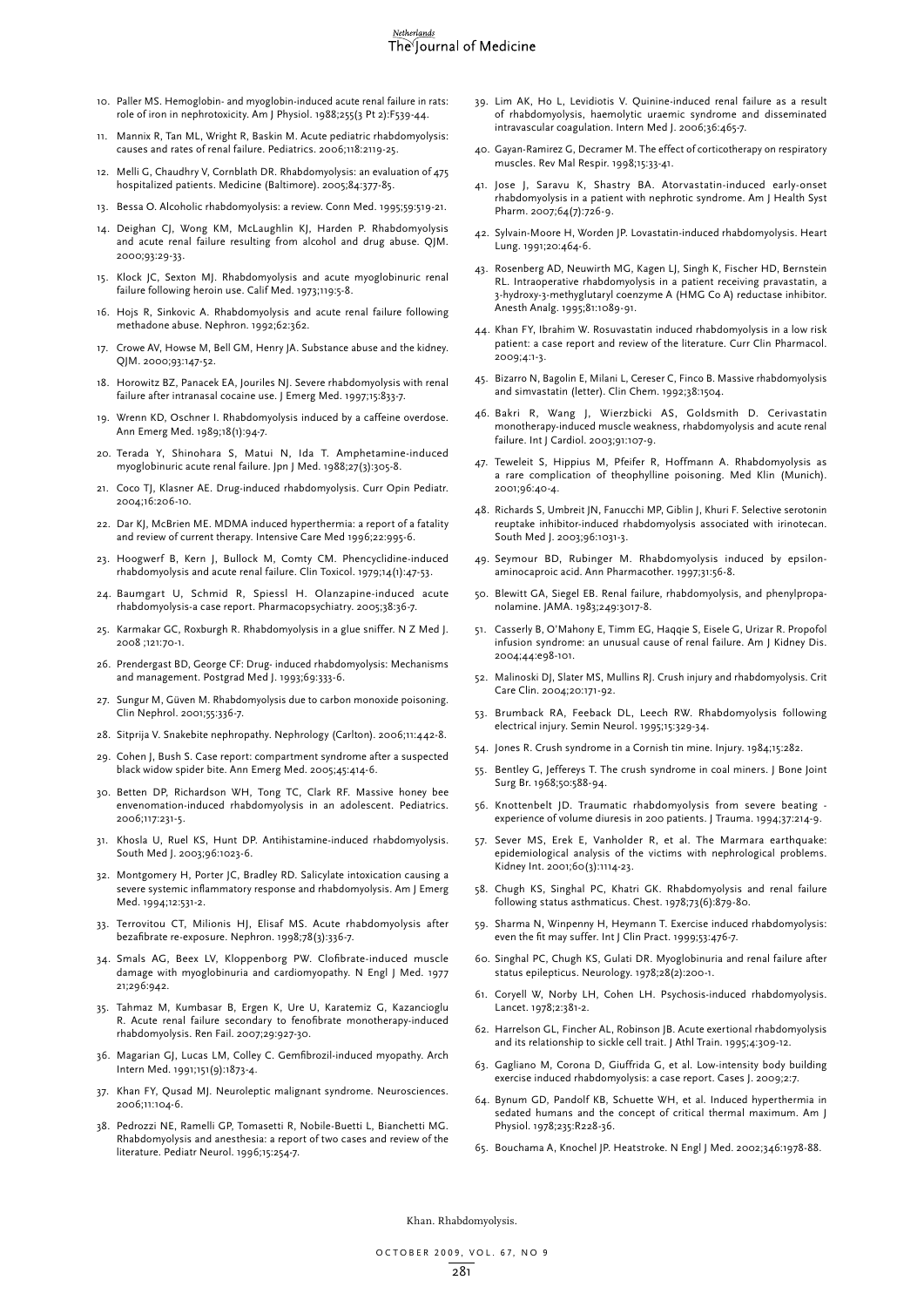- 66. Adnet P, Lestavel P, Krivosic-Horber R. Neuroleptic malignant syndrome. Br J Anaesth. 2000;85:129-35.
- 67. Girard T, Suhner M, Levano S, Singer M, Zollinger A, Hofer CK. A fulminant malignant hyperthermia episode in a patient with ryanodine receptor gene mutation p.Tyr522Ser. Anesth Analg. 2008;107:1953-5.
- 68. Aslam AF, Aslam AK, Vasavada BC, Khan IA. Hypothermia: evaluation, electrocardiographic manifestations, and management. Am J Med. 2006;119(4):297-301.
- 69. Korantzopoulos P, Papaioannides D, Sinapidis D, et al. Acute rhabdomyolysis due to prolonged exposure to the cold. Int J Clin Pract. 2003;57:243-4.
- 70. Lewis RB, Moen PW. Further studies on the pathogenesis of cold-induced muscle necrosis. Surg Gynecol Obstet. 1952;95:543-51.
- 71. Williams J, Tucker D, Read J. Rhabdomyolysis- myoglobinuria: consequences of prolonged tourniquet. J Foot Surg. 1983;22:52-6.
- 72. Salvian A J; Shackleton C R. Crush syndrome complicating pneumatic antishock garment (PASG) use. Injury. 1988;19:43-4.
- 73. Adiseshiah M, Round JM, Jones DA: Reperfusion injury in skeletal muscle: A prospective study in patients with acute limb ischemia and claudication treated by revascularization. Br J Surg. 1992;79:1026-9.
- 74. Slater MS, Mullins RJ. Rhabdomyolysis and myoglobinuric renal failure in trauma and surgical patients: a review. J Am Coll Surg. 1998;186:693-716.
- 75. George C, Brun-Bruisson C, Amamou M, LeGall JR. Acute renal failure due to rhabdomyolysis in sickle cell trait. Intensive Care Med. 1979;2:204-5.
- 76. Penn AS, Rowland LP, Fraser DW. Drugs, coma and myoglobinuria. Arch Neurol. 1972;26:336-43.
- 77. Szewczyk D, Ovadia P, Abdullah F, et al. Pressure induced rhabdomyolysis and acute renal failure. J Trauma. 1998;44:384.
- 78. Biswas S, Gnanasekaran I, Ivatury RR, et al. Exaggerated lithotomy position-related rhabdomyolysis. Am Surg. 1997;63:361-4.
- 79. Friman G, Ilback NG, Beisel WR. Effects of Streptococcus pneumoniae, Salmonella typhimurium and Francisella tularensis on oxidative, glycolytic, and lysosomal enzyme activity in red and white skeletal muscle in the rat. Scand J Infect Dis. 1984;16:111-9.
- 80. Blanco JR, Zabalza M, Salcedo J, Echeverria L, Garcia A, Vallejo M. Rhabdomyolysis of infectious and non-infectious causes. South Med J. 2002;95:542-4.
- 81. Brncic N, Viskovic I, Sasso A, Kraus I, Zamolo G. Salmonella infectionassociated acute rhabdomyolysis. Some pathogenic considerations. Arch Med Res. 2002;33:313-5.
- 82. Swaringen JC, Seiler JG 3rd, Bruce RW Jr. Influenza A induced rhabdomyolysis resulting in extensive compartment syndrome. Clin Orthop Relat Res. 2000;(375):243-9.
- 83. Paletta CE, Lynch R, Knutsen AP. Rhabdomyolysis and lower extremity compartment syndrome due to influenza B virus. Ann Plast Surg. 1993;30:272-3.
- 84. Peraldi MN, Maslo C, Akposso K, Mougenot B, Rondeau E, Sraer JD. Acute renal failure in the course of HIV infection: a single-institution retrospective study of ninety-two patients and sixty renal biopsies. Nephrol Dial Transplant. 1999;14:1578-85.
- 85. Wang YM, Zhang Y, Ye ZB. Rhabdomyolysis following recent severe coxsackie virus infection in patient with chronic renal failure: one case report and a review of the literature. Ren Fail. 2006;28:89-93.
- 86. Osamah H, Finkelstein R, Brook JG. Rhabdomyolysis complicating acute Epstein-Barr virus infection. Infection. 1995;23:119-20.
- 87. Tanaka T, Takada T, Takagi D, Takeyama N, Kitazawa Y. Acute renal failure due to rhabdomyolysis associated with echovirus 9 infection: a case report and review of literature. Jpn J Med. 1989;28(2):237-42.
- 88. Wong WM, Wai-Hung Shek T, Chan KH, Chau E, Lai KC. Rhabdomyolysis triggered by cytomegalovirus infection in a heart transplant patient on concomitant cyclosporine and atorvastatin therapy. J Gastroenterol Hepatol. 2004;19(8):952-3.
- 89. Shanmugam S, Seetharaman M. Viral rhabdomyolysis. South Med J. 2008;101(12):1271-2.
- 90. Will MJ, Hecker RB, Wathen PI. Primary varicella-zoster-induced rhabdomyolysis. South Med J. 1996;89(9):915-20.
- 91. Gupta M, Ghaffari M, Freire AX. Rhabdomyolysis in a patient with West Nile encephalitis and flaccid paralysis. Tenn Med. 2008;101(4):45-7.
- 92. Erdogan H, Yilmaz A, Kal O, Erdogan A, Arslan H. Rhabdomyolysis-induced acute renal failure associated with legionnaires' disease. Scand J Urol Nephrol. 2006;40(4):345-6.
- 93. Khan FY, Al-Ani A, Ali HA. Typhoid rhabdomyolysis with acute renal failure and acute pancreatitis: a case report and review of the literature. Int J Infect Dis. 2009;13(5):e282-5.
- 94. Ojukwu IC, Newton DW, Luque AE, Kotb MY, Menegus M. Invasive Group C Streptococcus infection associated with rhabdomyolysis and disseminated intravascular coagulation in a previously healthy adult. Scand J Infect Dis. 2001;33(3):227-9.
- 95. Blanco JR, Zabalza M, Salcedo J, San Román J. Rhabdomyolysis as a result of Streptococcus pneumoniae: report of a case and review. Clin Microbiol Infect. 2003;9(9):944-8.
- 96. Kaiser AB, Rieves D, Price AH, et al. Tularemia and rhabdomyolysis. JAMA. 1985;253(2):241-3.
- 97. Lannigan R, Austin TW, Vestrup J. Myositis and rhabdomyolysis due to Staphylococcus aureus septicemia. J Infect Dis. 1984;150(5):784.
- 98. Coursin DB, Updike SJ, Maki DG. Massive rhabdomyolysis and multiple organ dysfunction syndrome caused by leptospirosis. Intensive Care Med. 2000;26(6):808-12.
- 99. Berger RP, Wadowksy RM. Rhabdomyolysis associated with infection by Mycoplasma pneumoniae: A case report. Pediatrics. 2000;105(2):433-6.
- 100.Henrich WL, Prophet D, Knochel JP. Rhabdomyolysis associated with Escherichia coli. South Med J. 1980;73(7):936-7.
- 101. Bedry R, Baudrimont I, Deffieux G, et al. Wild-Mushroom Intoxication as a Cause of Rhabdomyolysis. N Engl J Med. 2001;345(11):798-802.
- 102.Hinds SW, Rowe JM. Extreme rhabdomyolysis in a patient with acute leukemia. Association with Candida kruseii fungemia. N Y State J Med. 1988;88(11):599-600.
- 103. Sinniah R, Lye W. Acute renal failure from myoglobinuria secondary to myositis from severe falciparum malaria. Am J Nephrol. 2000;20(4):339-43.
- 104.Strachan P, Prisco D, Multz AS. Recurrent rhabdomyolysis associated with polydipsia-induced hyponatremia - a case report and review of the literature. Gen Hosp Psychiatry. 2007;29(2):172-4.
- 105.Incecik F, Herguner MO, Yildizdas D, et al. Rhabdomyolysis caused by hypernatremia. Indian J Pediatr. 2006;73:1124-6.
- 106.Agrawal S, Agrawal V, Taneja A. Hypokalemia causing rhabdomyolysis resulting in life-threatening hyperkalemia. Pediatr Nephrol. 2006;21:289-91.
- 107. Knochel JP, Barcenas C, Cotton JR, Fuller TJ, Haller R, Carter NW. Hypophosphatemia and Rhabdomyolysis. J Clin Invest. 1978;62(6):1240-6.
- 108.Kisakol G, Tunc R, Kaya A. Rhabdomyolysis in a patient with hypothyroidism. Endocr J. 2003;50:221-3.
- 109.Lichtstein DM, Arteaga RB. Rhabdomyolysis associated with hyperthyroidism. Am J Med Sci. 2006;332:103-5.
- 110. Kuo TS, Jap TS, Kwok CF, Ho LT. Severe rhabdomyolysis induced acute renal failure, caused by diabetic ketoacidosis. Zhonghua Yi Xue Za Zhi. 1990;46:311-4.
- 111. Ka T, Takahashi S, Tsutsumi Z, Moriwaki Y, Yamamoto T, Fukuchi M. Hyperosmolar non-ketotic diabetic syndrome associated with rhabdomyolysis and acute renal failure: a case report and review of literature. Diabetes Nutr Metab. 2003;16:317-22.
- 112. Lofberg M, Jankala H, Paetau A, Harkonen M, Somer H. Metabolic causes of recurrent rhabdomyolysis. Acta Neurol Scand. 1998;98:268-75.
- 113. Poels PJE, Gabreels FJM. Rhabdomyolysis: a review of the literature. Clin Neurol Neurosurg. 1993;95:175-92.
- 114. Brumback RA, Feeback DL, Leech RW. Rhabdomyolysis in childhood. A primer on normal muscle function and selected metabolic myopathies characterized by disordered energy production. Pediatr Clin North Am. 1992;39:821-58.